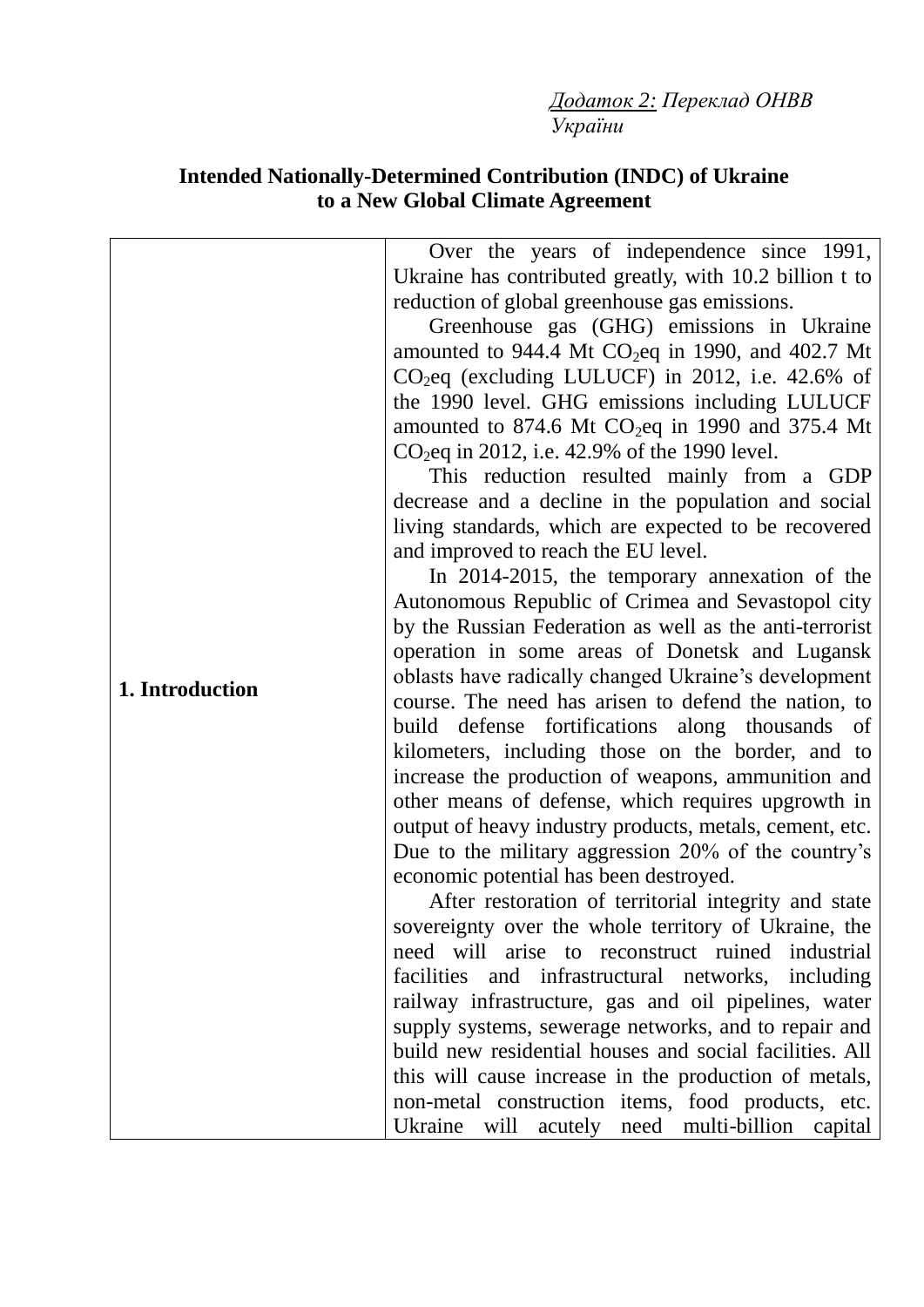|                                                 | investments.<br>Ukraine's INDC will be revised after the<br>restoration of its territorial integrity and state<br>sovereignty as well as after the approval of post-2020<br>socio-economic development strategies with account                                                                                                                                                                                                                                      |
|-------------------------------------------------|---------------------------------------------------------------------------------------------------------------------------------------------------------------------------------------------------------------------------------------------------------------------------------------------------------------------------------------------------------------------------------------------------------------------------------------------------------------------|
|                                                 | of investment mobilization.                                                                                                                                                                                                                                                                                                                                                                                                                                         |
| 2. Greenhouse gas<br>emissions level            | Ukraine defines ambitious, but at the same time<br>substantiated and fair target with regard to the level of<br>GHG emissions. It will not exceed 60% of 1990<br>GHG emissions level in 2030.                                                                                                                                                                                                                                                                       |
| 3. Base year                                    | 1990                                                                                                                                                                                                                                                                                                                                                                                                                                                                |
| <b>4. Implementation period</b>                 | 1 January 2021 - 31 December 2030                                                                                                                                                                                                                                                                                                                                                                                                                                   |
| 5. Scope and coverage:                          |                                                                                                                                                                                                                                                                                                                                                                                                                                                                     |
| 5.1. Greenhouse gases                           | • carbon dioxide $(CO2)$ ;<br>methane $(CH_4)$ ;<br>nitrous oxide $(N_2O)$ ;<br>perfluorocarbons (HFCs);<br>hydrofluorocarbons (PFCs);<br>sulphur hexafluoride $(SF_6)$ ;<br>nitrogen trifluoride $(NF_3)$ .                                                                                                                                                                                                                                                        |
| 5.2. Economic sectors /<br>source categories    | $\bullet$ energy;<br>• industrial processes and product use;<br>agriculture, land use, land-use change and forestry;<br>waste.<br>$\bullet$                                                                                                                                                                                                                                                                                                                         |
| 5.3. Percentage of GHG<br>emissions covered     | 100 %                                                                                                                                                                                                                                                                                                                                                                                                                                                               |
| 5.4. Land use, land-use-<br>change and forestry | An approach to including the land use, land-use<br>and forestry in the climate change mitigation structure<br>will be defined as soon as technical opportunities<br>emerge, but no later than 2020                                                                                                                                                                                                                                                                  |
| 6. Planning processes:                          |                                                                                                                                                                                                                                                                                                                                                                                                                                                                     |
| National legislation                            | • Law of Ukraine "On the Ratification of the<br>United Nations Framework Convention on Climate<br>Change" dated 29.10.1996 № 435/96-BP;<br>• Law of Ukraine "On the Ratification of the<br>Kyoto Protocol to the United Nations Framework<br>Convention on Climate Change" dated 04.02.2004<br>$N_2$ 1430 - IV;<br>• Law of Ukraine "On the Ratification of the<br>Association Agreement between the European Union<br>and the European Atomic Energy Community and |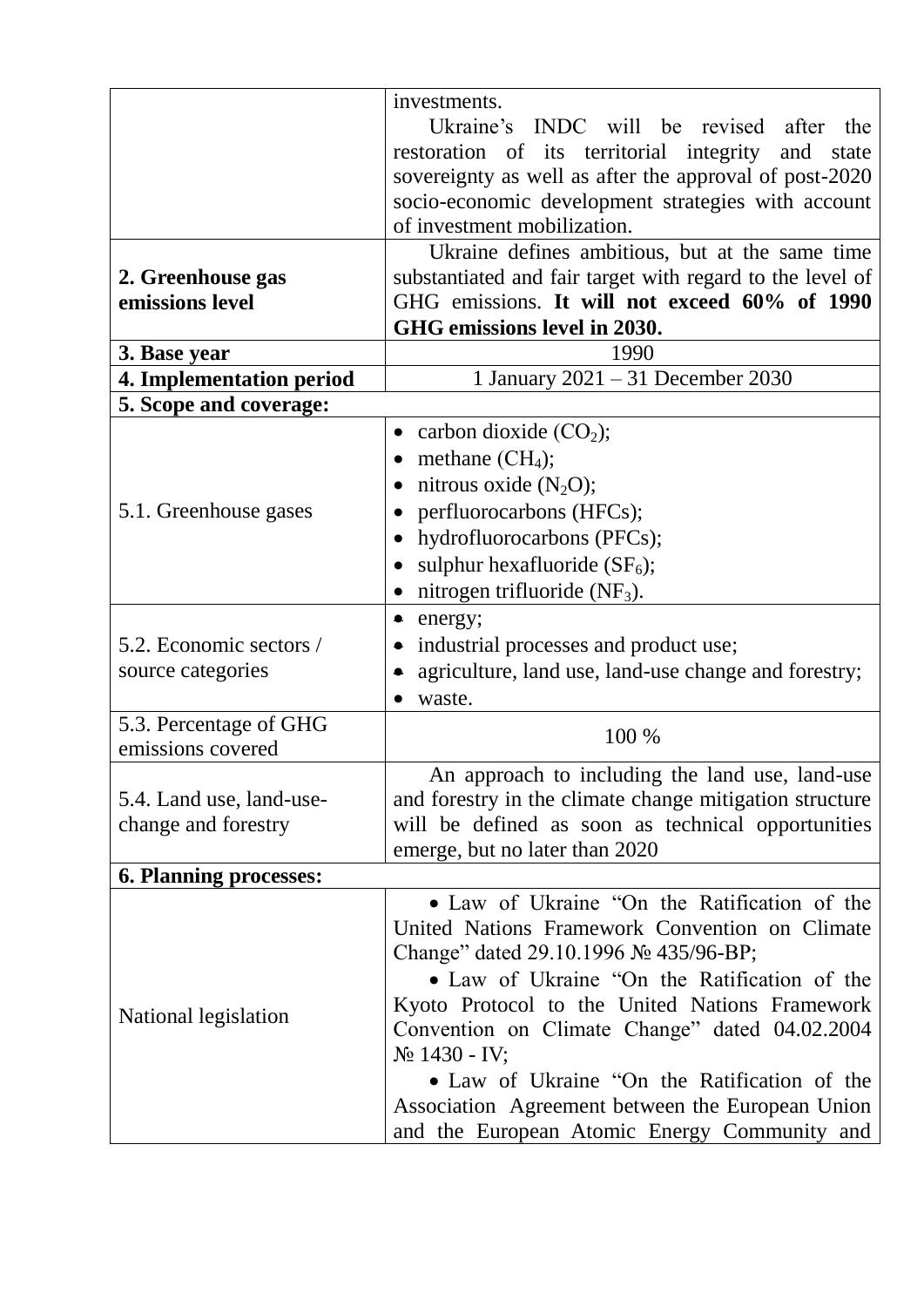|                                                                                                 | their member states, of the one part, and Ukraine, of<br>the other part" dated $16.09.2014 \text{ N}$ $1678 - \text{VII}$ ;<br>• Law of Ukraine "On the Basic Principles"<br>(Strategy) of the State Environmental Policy of<br>Ukraine through 2020" dated 21.12.2010 № 2818-VI;<br>• Decree of the President of Ukraine "On the<br>"Ukraine-2020" Sustainable Development Strategy<br>dated 12.01.2015 $\mathcal{N}$ 5/2015;<br>• The Energy Strategy of Ukraine through 2035<br>$draff$ );<br>• Decree of the Cabinet of Ministries of Ukraine<br>"On approval of the Concept of the State-wide Target<br>Economic Programme for Development of Industry<br>through 2020" dated 17.07.2013 $\mathcal{N}_2$ 603-p;<br>• Decree of the Cabinet of Ministries of Ukraine<br>"On approval of the Transport Strategy of Ukraine<br>through 2020" dated 20.10.2010 $\mathcal{N}$ 2174-p;<br>• Decree of the Cabinet of Ministries of Ukraine<br>"On approval of the Concept of the Development"<br>Strategy for the Agricultural Sector through 2020"<br>dated 17.10.2013 $\mathcal{N}$ <sup>o</sup> 806-p;<br>• Decree of the Cabinet of Ministries of Ukraine<br>"On approval of the State Target Programme of<br>Energy Efficiency and the Development of Energy<br><b>Carriers Generation from Renewable Energy Sources</b><br>Alternative Fuels for 2010-2015"<br>dated<br>and<br>01.03.2010 $\mathbb{N}$ 243;<br>• Decree of the Cabinet of Ministries of Ukraine<br>"On approval of the National Action Plan on<br>Renewable Energy through 2020" dated 01.10.2014<br>$N_2$ 902-p.;<br>• The National Action Plan on Energy Efficiency |
|-------------------------------------------------------------------------------------------------|--------------------------------------------------------------------------------------------------------------------------------------------------------------------------------------------------------------------------------------------------------------------------------------------------------------------------------------------------------------------------------------------------------------------------------------------------------------------------------------------------------------------------------------------------------------------------------------------------------------------------------------------------------------------------------------------------------------------------------------------------------------------------------------------------------------------------------------------------------------------------------------------------------------------------------------------------------------------------------------------------------------------------------------------------------------------------------------------------------------------------------------------------------------------------------------------------------------------------------------------------------------------------------------------------------------------------------------------------------------------------------------------------------------------------------------------------------------------------------------------------------------------------------------------------------------------------------------------------------------------------------------------|
|                                                                                                 | through 2020 (draft).                                                                                                                                                                                                                                                                                                                                                                                                                                                                                                                                                                                                                                                                                                                                                                                                                                                                                                                                                                                                                                                                                                                                                                                                                                                                                                                                                                                                                                                                                                                                                                                                                      |
| 7. Methodological approaches:                                                                   |                                                                                                                                                                                                                                                                                                                                                                                                                                                                                                                                                                                                                                                                                                                                                                                                                                                                                                                                                                                                                                                                                                                                                                                                                                                                                                                                                                                                                                                                                                                                                                                                                                            |
| 7.1. Metric                                                                                     | Fourth Assessment Report of the Intergovernmental<br>Panel on Climate Change (IPCC)                                                                                                                                                                                                                                                                                                                                                                                                                                                                                                                                                                                                                                                                                                                                                                                                                                                                                                                                                                                                                                                                                                                                                                                                                                                                                                                                                                                                                                                                                                                                                        |
| 7.2. Methodological<br>approaches to GHG<br>emissions and removals<br>estimation and accounting | • IPCC 2006 Guidelines as per<br><b>UNFCCC</b><br>decision $24/CP.19$ ;<br>• IPCC 2013 Revised Supplementary Methods<br>and Good Practice Guidance Arising from the Kyoto<br>Protocol as per UNFCCC decisions 2/CMP.6 and<br>2/CMP.7;                                                                                                                                                                                                                                                                                                                                                                                                                                                                                                                                                                                                                                                                                                                                                                                                                                                                                                                                                                                                                                                                                                                                                                                                                                                                                                                                                                                                      |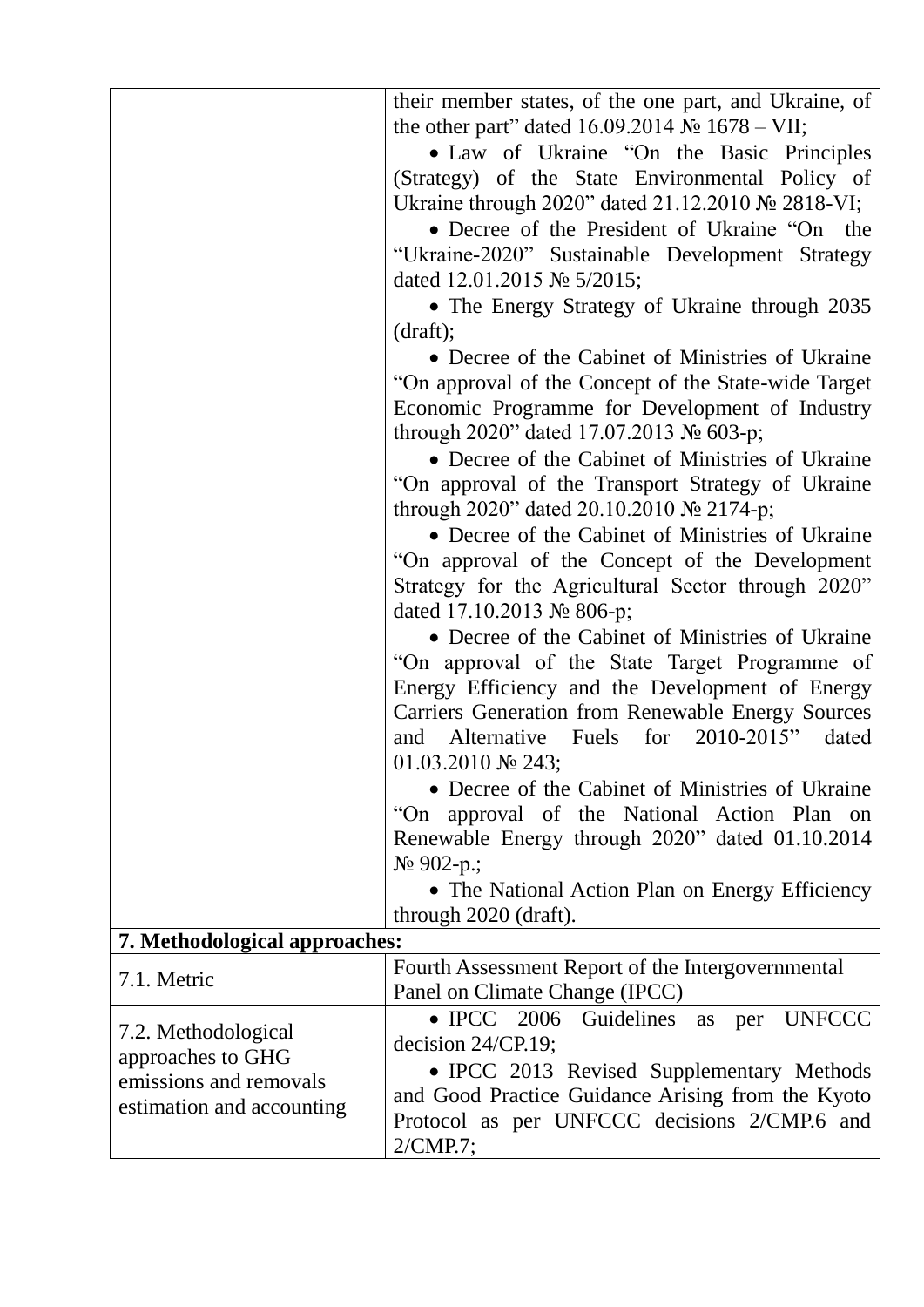|                                                                  | • IPCC 2013 Wetlands Supplement.                                                                                                                                                                                                                                                                                                                                                                                                                                                                                                                                                                                                                                                                                                                                                                                                                                                                                                                                                                                                                                                                                                                                                                                                                                                                       |
|------------------------------------------------------------------|--------------------------------------------------------------------------------------------------------------------------------------------------------------------------------------------------------------------------------------------------------------------------------------------------------------------------------------------------------------------------------------------------------------------------------------------------------------------------------------------------------------------------------------------------------------------------------------------------------------------------------------------------------------------------------------------------------------------------------------------------------------------------------------------------------------------------------------------------------------------------------------------------------------------------------------------------------------------------------------------------------------------------------------------------------------------------------------------------------------------------------------------------------------------------------------------------------------------------------------------------------------------------------------------------------|
| 7.3. International market<br>mechanisms                          | • Ukraine will participate actively<br>the<br>in<br>development of existing international<br>market<br>mechanisms and implementation of new ones.<br>• The declared GHG emissions level does not<br>account for the participation of Ukraine<br>in<br>international market mechanisms.                                                                                                                                                                                                                                                                                                                                                                                                                                                                                                                                                                                                                                                                                                                                                                                                                                                                                                                                                                                                                 |
| 8. Substantiation of the<br><b>INDC</b> fairness and<br>ambition | The economy of Ukraine requires significant<br>changes, infrastructural development,<br>structural<br>technological modernization and recovery after<br>military operations in eastern Ukraine. Consideration<br>of climate protection factor in their planning and<br>implementation provides for addressing new policies.<br>Ambitiousness of stated target envisages making<br>efforts to substantially prevent increase of GHG<br>emissions under conditions of the significant planned<br>structural changes, restoration and development of<br>infrastructure, post-war reconstruction. All these<br>actions will require development and implementation<br>of efficient and effective policies and imposing of<br>limitations of GHG emissions which are beyond<br>current international obligations of Ukraine; as well as<br>require significant financial investments.<br>Pursuant to Annex B to the Doha Amendment to<br>the Kyoto Protocol, Ukraine has allowed greenhouse<br>gas emissions for 2020 equal to 76% of the 1990 level.<br>Presented in section 2 ambitious target on the level of<br>greenhouse gas emissions for 2030 in reference to the<br>base year in amount of 60% is much lower than both<br>the allowed GHG emission level for 2020 and the base<br>1990 year level. |
| 9. Next steps                                                    | 1. Adoption of relevant legislative acts for the<br>INDC implementation.<br>2. Implementation of the Association Agreement<br>between the European Union, the European Atomic<br>Energy Community and their Member States, of the<br>one part, and Ukraine, of the other part, ratified by the<br>Law of Ukraine dated $16.09.2014$ No $1678 - VII$ :<br>• Directive<br>2003/87/EC of the<br>European<br>Parliament and of the Council establishing a scheme<br>for greenhouse gas emission allowance trading within<br>the Community and amending Council Directive                                                                                                                                                                                                                                                                                                                                                                                                                                                                                                                                                                                                                                                                                                                                   |